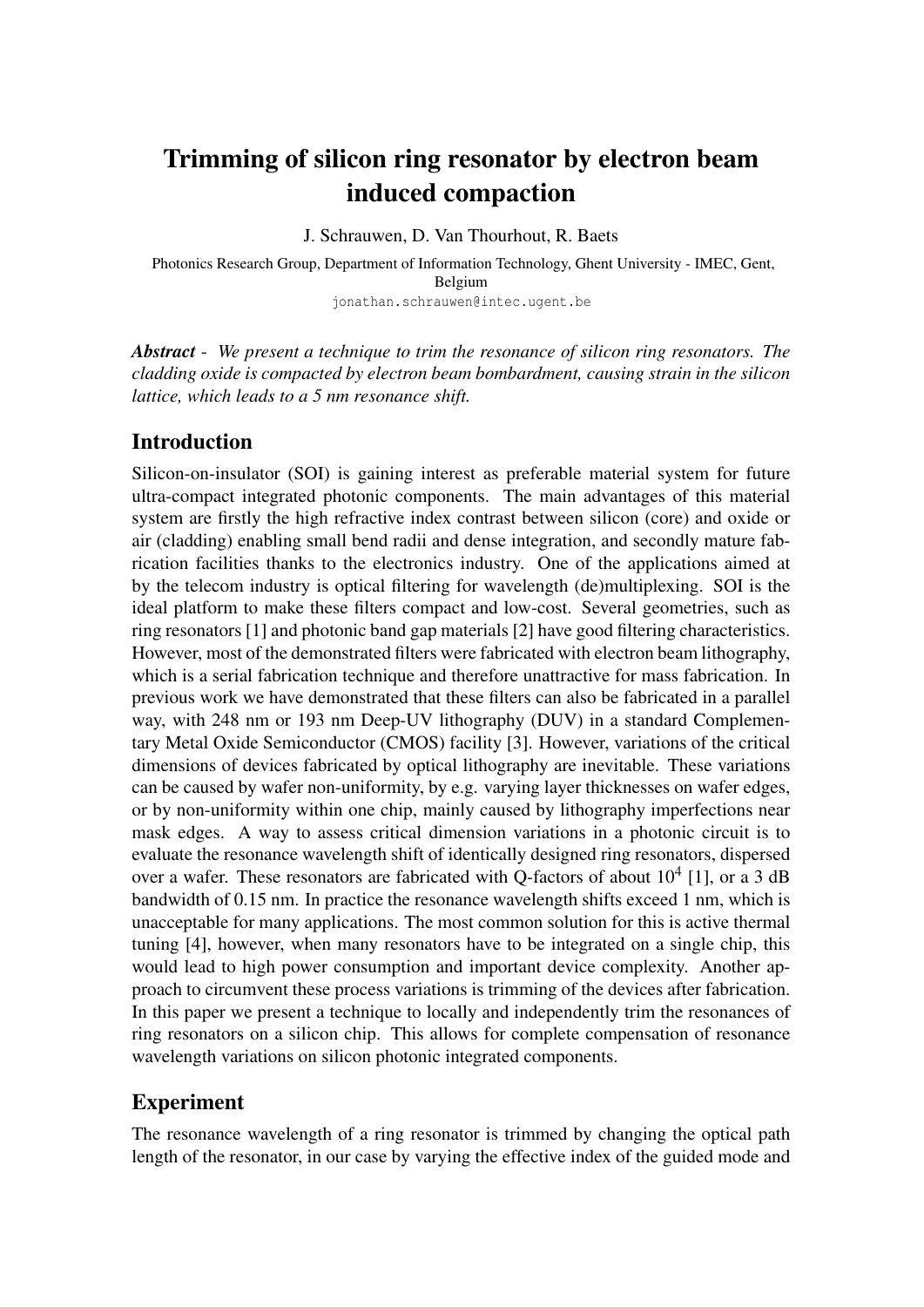

Figure 1: Overview of the experiment: the right ring is trimmed by electron beam compaction; the left one is kept original as a reference to exclude temperature or ambient variations.



Figure 2: Left: The resonance wavelength of a ring is red shifted to equate that of the reference ring. One can notice a slight decrease of the Q factor. Right: Cross-section of the 220 nm thick silicon ring resonator. The 2 keV electrons penetrate 70 nm into silicon and oxide, and lead to volume compaction only in the oxide. This effect generates a tensile strain in the silicon, parallel to the substrate. The effect of silicon strain dominates the refractive index change. In the bottom drawing the first principal strain obtained from a finite element simulation was overlaid.

not the length of the ring. An increase in effective index causes a red shift of the resonance wavelength. This was demonstrated in several (low to medium index contrast) material systems such as silica glass [5] and SiN/SiON [6]. In SOI, the preferable material system for future industrial deployment, the core material is silicon, which can not be compacted by either UV or electrons. Only the  $SiO<sub>2</sub>$  cladding is susceptible to compaction. Due to the imaging capabilities and the ease to precisely control the irradiation dose and energy we have used an electron beam (from an FEI Nova 600 scanning ion/electron microscope) to compact the  $SiO<sub>2</sub>$  cladding layer. The resonance frequency of silicon ring resonators is extremely sensitive to changes of temperature and of the surrounding medium; rings are therefore attractive as sensors. However, in this experiment we want to exclude all external factors and investigate the resonance shifts caused only by electron beam irradiation. Therefore we have fabricated a sample with two rings, with different resonance wavelengths, serially connected to the same waveguide, as depicted in Figure 1. Only one of these rings is irradiated by imaging it with a scanning electron beam. The transmission spectrum features two superimposed ring spectra. By evaluating only relative peak shifts between the two ring spectra the external influences are excluded.

The experiment was performed in situ, inside the vacuum chamber of a scanning elec-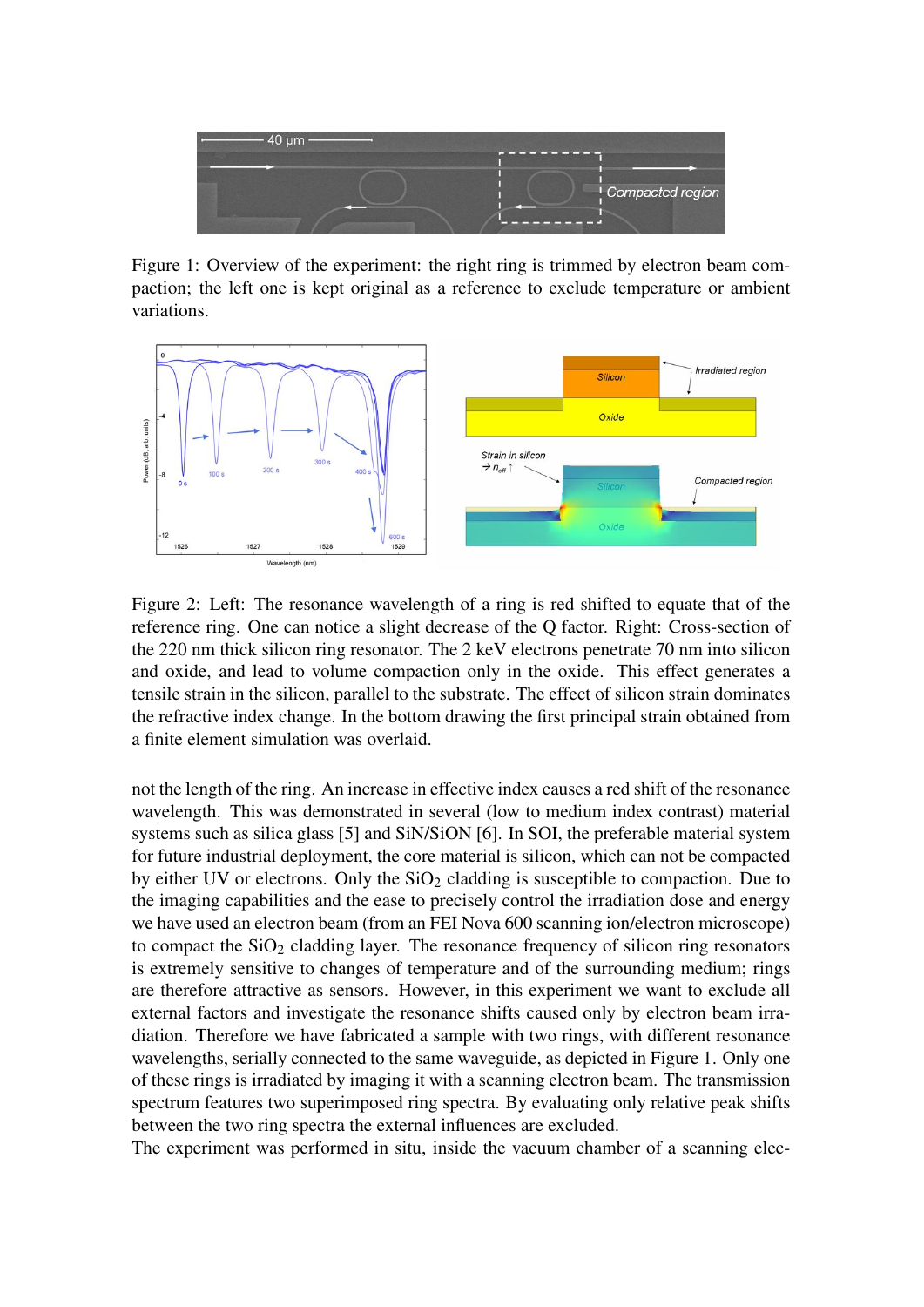tron microscope, by providing it with vacuum fiber feedthroughs. The optical input and output signals are transported by single mode fibers, glued (with UV-curable glue) in a near-vertical position above grating couplers. The optical circuit, with grating couplers, waveguides, tapering sections, and ring resonators, was fabricated by DUV lithography in a CMOS pilot line [3]. Light was generated by a super luminescent LED with center wavelength at 1530 nm and detected by a spectrum analyzer with a resolution of 60 pm. The graph in Figure 2 shows part of the experiment. The left transmission dip - belonging to the right ring from Figure 1 - is trimmed to equate the resonance of the other ring. In this graph a resonance wavelength red shift of about 3 nm is shown. This part of the experiment was performed with a 0.84 nA beam, by scanning it over the ring resonator for 400 s. Figure 2 shows a slight decrease of the Q factor. The original position of the resonance was around 1523.9 nm, so in the complete experiment a total resonance shift of 4.91 nm was obtained.

#### **Discussion**

Two distinct physical processes cause the effective index change of the mode in the silicon ring resonator, as depicted in Figure 2. The first is a larger refractive index of the oxide cladding due to volume compaction; the second is the stress this oxide compaction induces in the silicon lattice. In our experiment we have worked with 2 keV electrons, which have a penetration depth of about 70 nm in Si and  $SiO<sub>2</sub>$  (this was calculated with Monte Carlo simulations, and confirmed by [7]). The silicon ring is 220 nm thick, on top of a 2 *µ*m oxide layer; therefore the electrons can not penetrate the silicon. The mode overlap with the compacted oxide is lower than 1.5%, as was calculated with a mode expansion tool. From [7, 8] we have estimated the maximum amount of refractive index change lower than 3% (i.e. for a compaction of about 10%), with a total irradiation dose of 2.8 x  $10^{23}$  keV/cm<sup>3</sup> (the total dose in our experiment). This can not lead to more than 0.5 nm shift in resonance wavelength. We can thus conclude that the largest fraction of the observed resonance wavelength shift is caused by strain in the silicon lattice. Finite elements simulations were used to evaluate this effect, as is shown in Figure 2. The overlay picture illustrates the deformed mesh (with a scale factor of 2) and the first principal strain in the case of a 10% compacted oxide layer with a thickness of 70 nm. Since a complete study was beyond the scope of this work, we have chosen to estimate the influence of compaction induced stress on the effective index of the supported modes without detailed simulations of the optical mode profile in the strained lattice. We have therefore calculated the average silicon strain in the dominant direction: perpendicular to the waveguide propagation direction and in the plane of the substrate surface. The resonance wavelength shift was calculated by using only the  $p_{11}$  component of the silicon elasto-optical tensor. This shift is calculated for varying oxide compaction rates and for different compacted layer thicknesses. The results of this simulation support the fact that tensile strain in the silicon waveguide can account for the observed resonance wavelength shift of more than 5 nm. Although all experiments in this report were performed with an electron beam, they can in principle be repeated with UV since the penetration depth at wavelengths between 200 nm and 400 nm is sufficiently low to create compaction induced strain. Ring resonators in other semiconductor materials can be compacted in a similar way, as well as other kinds of cavities, such as photonic crystal cavities. It can be argued that this method is too slow for mass fabrication purposes. However, we believe that it can be accelerated